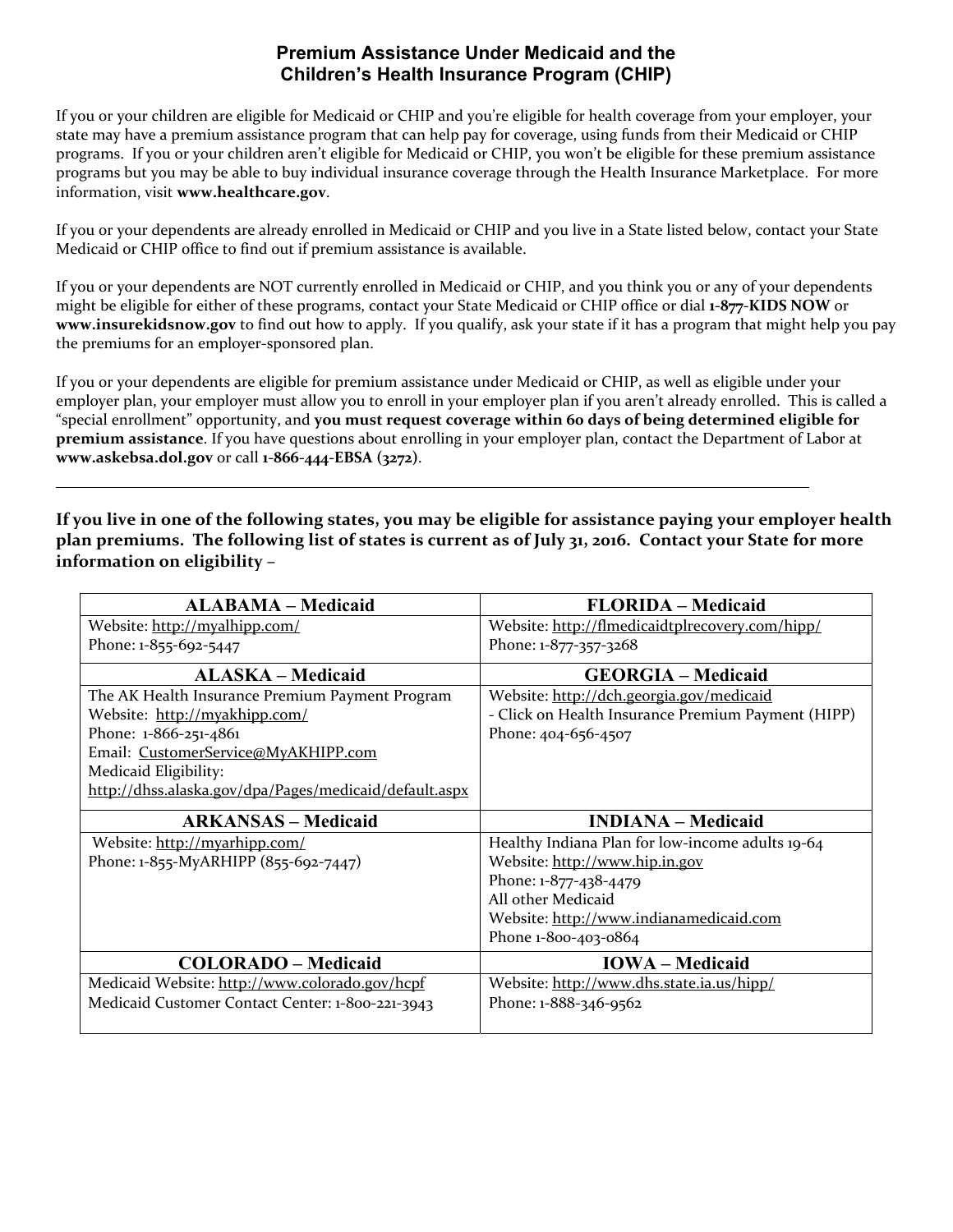| <b>KANSAS - Medicaid</b>                                                     | <b>NEVADA - Medicaid</b>                                                           |
|------------------------------------------------------------------------------|------------------------------------------------------------------------------------|
| Website: http://www.kdheks.gov/hcf/<br>Phone: 1-785-296-3512                 | Medicaid Website: http://dwss.nv.gov/<br>Medicaid Phone: 1-800-992-0900            |
| <b>KENTUCKY - Medicaid</b>                                                   | <b>NEW HAMPSHIRE - Medicaid</b>                                                    |
| Website: http://chfs.ky.gov/dms/default.htm                                  | Website:                                                                           |
| Phone: 1-800-635-2570                                                        | http://www.dhhs.nh.gov/oii/documents/hippapp.pdf<br>Phone: 603-271-5218            |
| <b>LOUISIANA - Medicaid</b>                                                  | <b>NEW JERSEY - Medicaid and CHIP</b>                                              |
| Website:                                                                     | Medicaid Website:                                                                  |
| http://dhh.louisiana.gov/index.cfm/subhome/1/n/331                           | http://www.state.nj.us/humanservices/                                              |
| Phone: 1-888-695-2447                                                        | dmahs/clients/medicaid/                                                            |
|                                                                              | Medicaid Phone: 609-631-2392                                                       |
|                                                                              | CHIP Website: http://www.njfamilycare.org/index.html<br>CHIP Phone: 1-800-701-0710 |
|                                                                              |                                                                                    |
| <b>MAINE - Medicaid</b>                                                      | <b>NEW YORK - Medicaid</b><br>Website:                                             |
| Website: http://www.maine.gov/dhhs/ofi/public-<br>assistance/index.html      | http://www.nyhealth.gov/health_care/medicaid/                                      |
| Phone: 1-800-442-6003                                                        | Phone: 1-800-541-2831                                                              |
| TTY: Maine relay 711                                                         |                                                                                    |
|                                                                              |                                                                                    |
| <b>MASSACHUSETTS - Medicaid and CHIP</b>                                     | <b>NORTH CAROLINA - Medicaid</b>                                                   |
| Website: http://www.mass.gov/MassHealth                                      | Website: http://www.ncdhhs.gov/dma                                                 |
| Phone: 1-800-462-1120                                                        | Phone: 919-855-4100                                                                |
| <b>MINNESOTA - Medicaid</b>                                                  | <b>NORTH DAKOTA - Medicaid</b>                                                     |
| Website: http://mn.gov/dhs/ma/                                               | Website:                                                                           |
| Phone: 1-800-657-3739                                                        | http://www.nd.gov/dhs/services/medicalserv/medicaid/                               |
|                                                                              | Phone: 1-844-854-4825                                                              |
| <b>MISSOURI-Medicaid</b>                                                     | <b>OKLAHOMA - Medicaid and CHIP</b>                                                |
| Website:                                                                     | Website: http://www.insureoklahoma.org                                             |
| http://www.dss.mo.gov/mhd/participants/pages/hipp.ht                         | Phone: 1-888-365-3742                                                              |
| $\underline{m}$                                                              |                                                                                    |
| Phone: 573-751-2005                                                          |                                                                                    |
| <b>MONTANA - Medicaid</b>                                                    | <b>OREGON</b> – Medicaid                                                           |
| Website:                                                                     | Website: http://www.oregonhealthykids.gov                                          |
| http://dphhs.mt.gov/MontanaHealthcarePrograms/HIP<br>$\overline{\mathbf{P}}$ | http://www.hijossaludablesoregon.gov<br>Phone: 1-800-699-9075                      |
| Phone: 1-800-694-3084                                                        |                                                                                    |
| <b>NEBRASKA - Medicaid</b>                                                   | <b>PENNSYLVANIA - Medicaid</b>                                                     |
| Website:                                                                     | Website: http://www.dhs.pa.gov/hipp                                                |
| http://dhhs.ne.gov/Children Family Services/AccessNe                         | Phone: 1-800-692-7462                                                              |
| braska/Pages/accessnebraska index.aspx                                       |                                                                                    |
| Phone: 1-855-632-7633                                                        |                                                                                    |